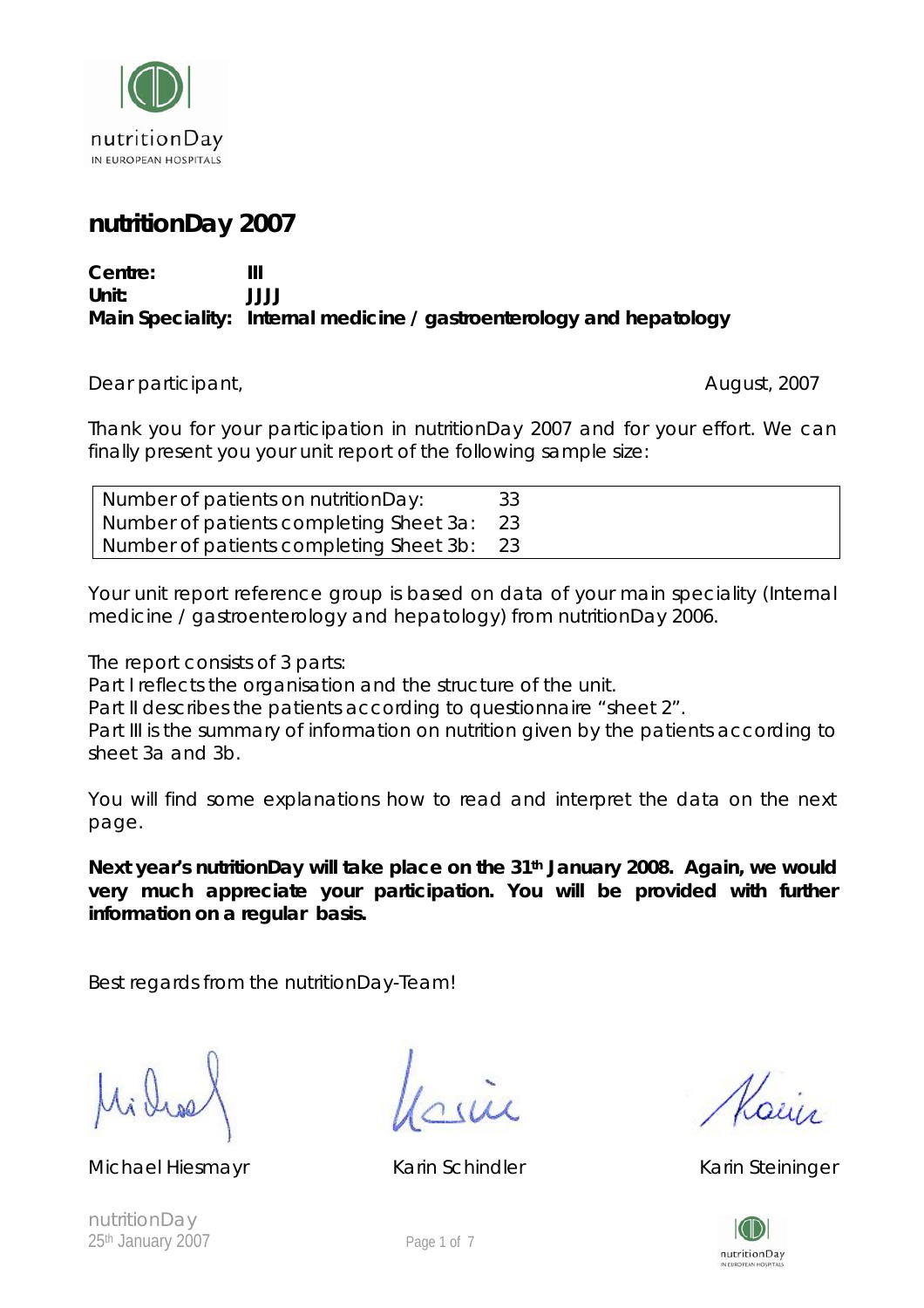Your report is configured as table with 3 columns. The first column contains the name of the result, possibly with a short description. In the second column you will find your unit's results and in the third column you can see the reference values from units comparable to your patients.

You will find "(n)" in brackets indicating that results are referring to a certain number of patients. Generally the patients' results are based on the number of patients participating at your unit.

**For example:** *number of patients on nutritionDay 2007 = 20 Fluid status (n): dehydrated 4* 

**Explanation**: 4 of 20 patients participating are reported to be dehydrated on nutritionDay 2007.

If results are referring to an "n" different to the number of patients participating, a short explanation will be given.

**For example:** *number of patients on nutritionDay 2007 = 20* 

Weight loss within 3 months (n) Yes 10 Category of weight decrease (n): 0-4 kg 4 5-8 kg 2  $> 8$  kg 1 not sure 2 missing 1

*…* 

**Explanation:** 10 of 20 patients reported a weight loss within the last 3 months. The category of weight decrease is only referring to these 10 patients having lost weight.

Be careful! - There are some multiple choice questions in the questionnaires. In this case the total number of answers exceeds the number of patients. These results are marked with an asterisk.

**For example**: affected organs (n)\*

Mean and standard deviation are displayed as follows: **For example:** Weight (kg)  $75 \pm 15$ 

Median and range are displayed that way: **For example**: LOS (days) 8 [5-15]

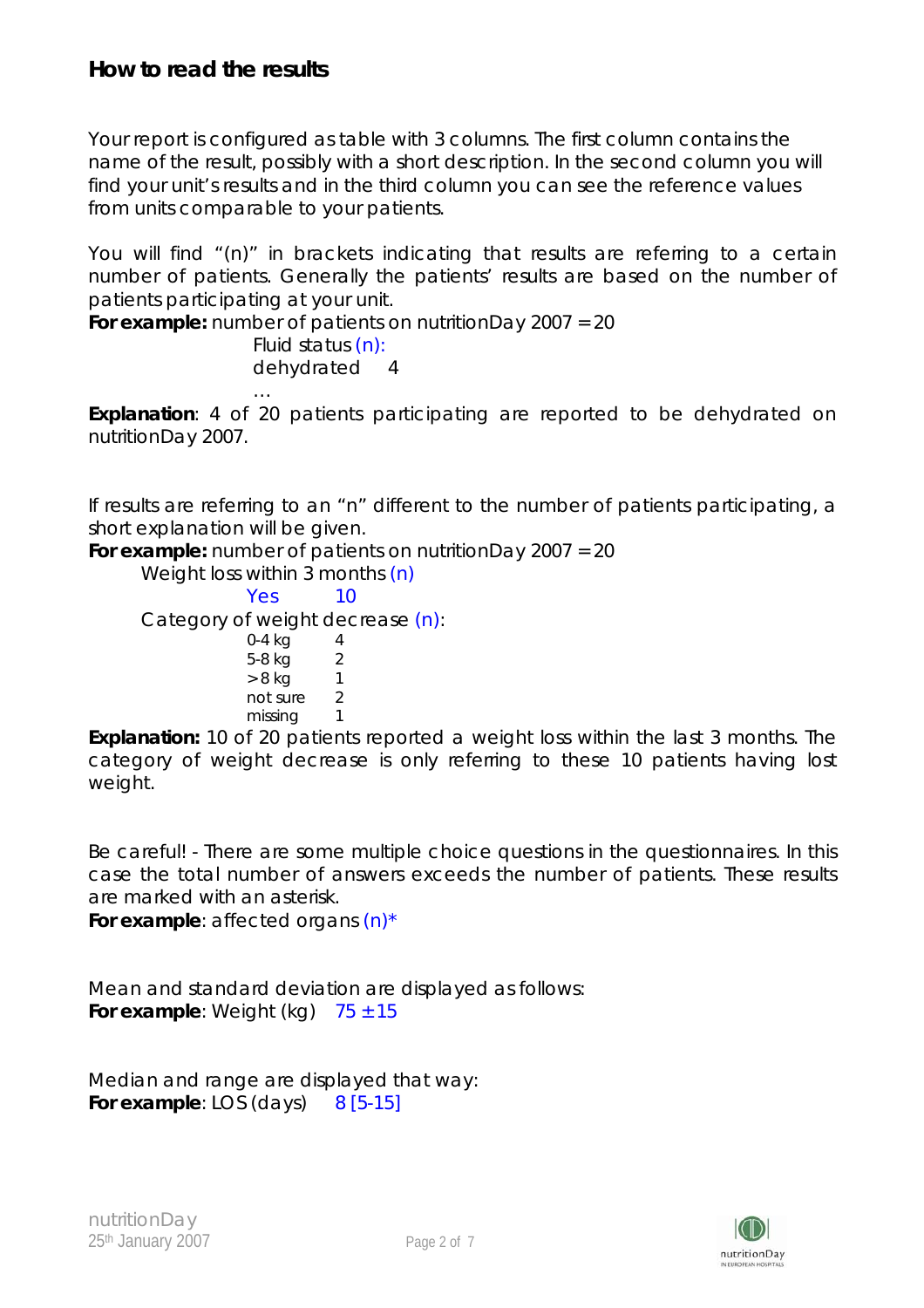# **I. DESCRIPTION OF THE UNIT ("Sheet 1"):**

| Main patient group admitted: Internal       | (62 units, 1367 patients) |                        |
|---------------------------------------------|---------------------------|------------------------|
| medicine / gastroenterology and             |                           |                        |
| hepatology                                  |                           |                        |
|                                             | <b>YOUR RESULTS</b>       | <b>REFERENCE ND-06</b> |
|                                             |                           |                        |
| Number of beds (n):                         |                           |                        |
| Actual                                      | 30                        | $25 \pm 13$            |
| Maximum                                     | 30                        | $31 \pm 13$            |
| Number of patients on the nutritionDay (n): |                           |                        |
| Total                                       | 33                        | 1367                   |
| Did not give consent                        | 9(27.3%)                  | 85 (6.22%)             |
| Needed help completing form                 | 23 (69.7%)                | 487 (35.6%)            |
| Staff / Staff per patient (n):              |                           |                        |
| Physicians                                  | 3                         | $4.41 \pm 3.84$        |
| Physicians per patient                      | 0.10                      | $0.16 \pm 0.15$        |
| Consultants                                 | 2                         | $2.53 \pm 4.19$        |
| Consultants per patient                     | 0.07                      | $0.08 \pm 0.10$        |
| Registrars                                  | 2                         | $3.36 \pm 3.46$        |
| Registrars per patient                      | 0.07                      | $0.13 \pm 0.14$        |
|                                             |                           |                        |
| <b>Nurses</b>                               | 5                         | $5.34 \pm 3.54$        |
| Nurses per patient                          | 0.17                      | $0.20 \pm 0.14$        |
| Nursing aides                               |                           | $2.27 \pm 1.54$        |
| Nursing aides per patient                   |                           | $0.09 \pm 0.07$        |
| <b>Student nurses</b>                       | 1                         |                        |
| Student nurses per patient                  | 0.03                      |                        |
| Dieticians and dietetic assistants          | 1                         | $1.46 \pm 1.30$        |
| Dieticians and dietetic assistants per pat. | 0.02                      | $0.05 \pm 0.04$        |
|                                             |                           |                        |
| <b>Nutrition Care:</b>                      |                           |                        |
| <b>Nutrition Team</b>                       | <b>NO</b>                 | 49 units (79%) YES     |
| Written procedures                          |                           |                        |
| individual                                  | NO.                       | 33 units (53%) YES     |
| local                                       | <b>YES</b>                | 37 units (60%) YES     |
| national                                    | NO.                       | 27 units (44%) YES     |
|                                             |                           |                        |
| Patients' weight assessed:                  |                           |                        |
| On admission                                | <b>YES</b>                | 27 units (44%) YES     |
| When requested                              | <b>YES</b>                | 20 units (32%) YES     |
| Once a week                                 | <b>YES</b>                | 25 units (40%) YES     |
| Occasionally                                | NO.                       | 3 units (05%) YES      |
| <b>Never</b>                                | <b>NO</b>                 | - units (00%) YES      |
|                                             |                           |                        |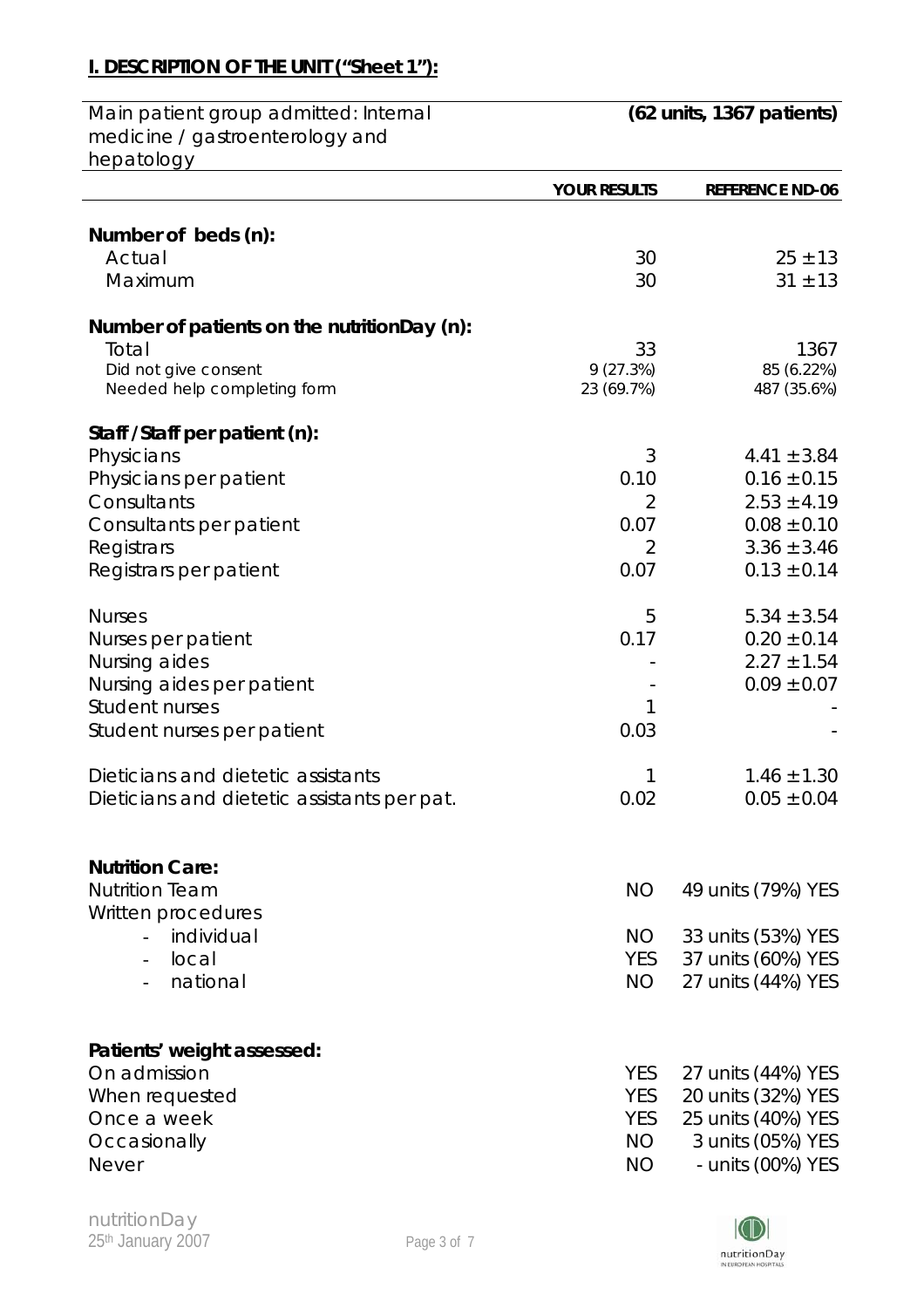### **II. YOUR PATIENTS ("Sheet 2"):**

Main patient group admitted: Internal medicine / gastroenterology and hepatology

|                                 | <b>YOUR RESULTS</b> | <b>REFERENCE ND-06</b> |
|---------------------------------|---------------------|------------------------|
| Number of patients (n):         |                     |                        |
| Total                           | 33                  | 1367                   |
| Patients who completed sheet 3a | 23 (69.7%)          | 1271 (93.0%)           |
| Patients who completed sheet 3b | 23 (69.7%)          | 1257 (92.0%)           |
| Demographic data:               |                     |                        |
| Age (years)                     | 58 [23-82]          | 65 [15-101]            |
| Female gender                   | 12 (36.4%)          | 535 (39.1%)            |
|                                 |                     |                        |
| Weight (kg)                     | $77.9 \pm 16.6$     | $72.3 \pm 18.0$        |
| Height (cm)                     | $173.6 \pm 9.7$     | $168.2 \pm 9.9$        |
| BMI ( $kg/m2$ )                 | $25.8 \pm 5.1$      | $25.5 \pm 6.0$         |
| Fluid status (n):               |                     |                        |
| Normal                          | 25 (75.8%)          | 741 (54.2%)            |
| Dehydrated                      | 1(3.03%)            | 141 (10.3%)            |
| Fluid overload                  | 7(21.2%)            | 228 (16.7%)            |
| Missing                         |                     | 257 (18.8%)            |
|                                 |                     |                        |
| ICU-stay:                       |                     |                        |
| Any ICU-stay                    | 1(3.03%)            | 74 (5.41%)             |
| Surgery (n):                    |                     |                        |
| Preoperative patients           |                     | 48 (3.51%)             |
| Postoperative patients          |                     | 105 (7.68%)            |
|                                 |                     |                        |
| Length of stay (days):          |                     |                        |
| Hospital                        | 14 [3-48]           | 12 [1-238]             |
| Unit                            | 14 [3-48]           | 12 [1-216]             |
| Outcome after 30 days (n):      |                     |                        |
| Still in hospital               | 3(9.09%)            | 145 (10.6%)            |
| Transferred to another hospital | 3(9.09%)            | 40 (2.93%)             |
| Transferred to long-term care   |                     | 38 (2.78%)             |
| Rehabilitation                  |                     | 14 (1.02%)             |
| Discharge home                  | 27 (81.8%)          | 878 (64.2%)            |
| Death                           |                     | 77 (5.63%)             |
| Others                          |                     | 31 (2.27%)             |
| Missing                         |                     | 144 (10.5%)            |
| Readmitted (n):                 |                     | 55 (4.02%)             |

Results in percent referring to the total number of patients

nutritionDay 25<sup>th</sup> January 2007 **Page 4 of 7** 

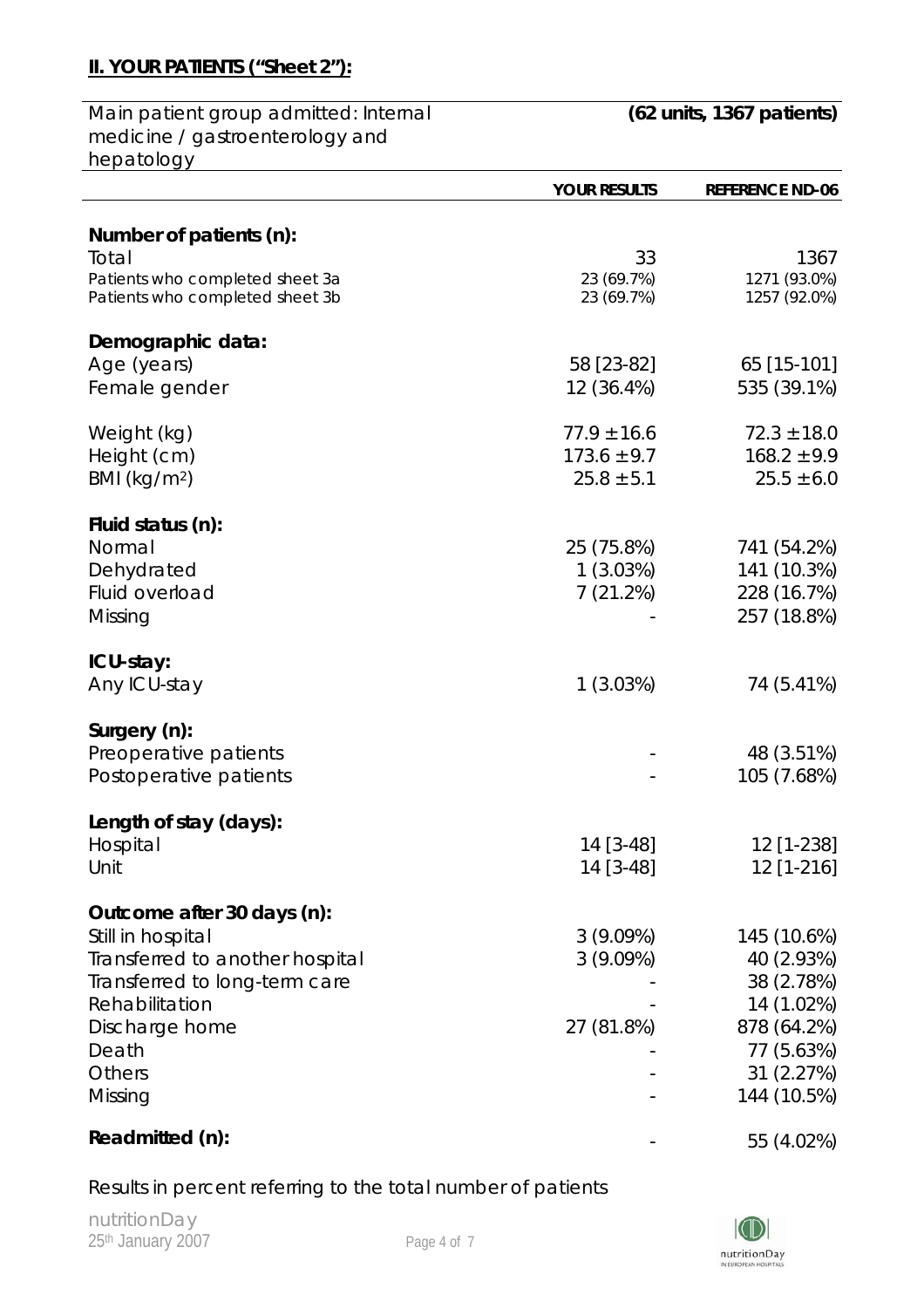### **II. YOUR PATIENTS ("Sheet 2"):**

Main patient group admitted: Internal medicine / gastroenterology and hepatology

|                                             | <b>YOUR RESULTS</b> | <b>REFERENCE ND-06</b> |
|---------------------------------------------|---------------------|------------------------|
| Nutrition therapy (n)*:                     |                     |                        |
| <b>Enteral nutrition</b>                    |                     | 97 (7.10%)             |
| Parenteral nutrition                        | 2(6.06%)            | 66 (4.83%)             |
| Enteral + parenteral nutrition              |                     | 24 (1.76%)             |
| Special diet                                | $4(12.1\%)$         | 275 (20.1%)            |
| Protein supplement                          | 2(6.06%)            | 52 (3.80%)             |
| Hospital food                               | 29 (87.9%)          | 791 (57.9%)            |
| <b>Others</b>                               |                     | 82 (6.00%)             |
| Missing                                     |                     | 102 (7.46%)            |
| Lines & tubes (n)*:                         |                     |                        |
| None                                        | 17 (51.5%)          | 995 (72.8%)            |
| One line                                    | 16 (48.5%)          | 349 (25.5%)            |
| More than one                               |                     | 23 (1.68%)             |
| Centralvenous                               | 2(6.06%)            | 81 (5.93%)             |
| Nasogastric tube                            |                     | 18 (1.32%)             |
| Any other (PEG, PEJ, )                      | 14 (42.4%)          | 285 (20.8%)            |
| Affected organs (n) <sup>*</sup> :          |                     |                        |
| Brain, nerves                               | 1(3.03%)            | 100 (7.32%)            |
| Eye, ear                                    |                     | 26 (1.90%)             |
| Nose, throat                                |                     | 19 (1.39%)             |
| Heart, circulation                          | 12 (36.4%)          | 174 (12.7%)            |
| Lung                                        | 3(9.09%)            | 142 (10.4%)            |
| Liver                                       | 15 (45.5%)          | 346 (25.3%)            |
| Gastrointestinal tract                      | 21 (63.6%)          | 601 (44.0%)            |
| Kidney, urinary tract, female genital tract | 1(3.03%)            | 73 (5.34%)             |
| Endocrine system                            | 1(3.03%)            | 74 (5.41%)             |
| Skeleton, bone, muscle                      | 2(6.06%)            | 65 (4.75%)             |
| Blood, bone marrow                          | 1(3.03%)            | 41 (3.00%)             |
| Skin                                        | 2(6.06%)            | 18 (1.32%)             |
| Ischaemia                                   | 1(3.03%)            | 15 (1.10%)             |
| Cancer                                      | 4(12.1%)            | 115 (8.41%)            |
| Infection                                   | $4(12.1\%)$         | 66 (4.83%)             |
| Pregnancy                                   |                     |                        |
| Others                                      |                     | 52 (3.80%)             |
| No affected organ                           |                     | 95 (6.95%)             |
| Comorbidities (n)*:                         |                     |                        |
| Diabetes I/II                               | 5(15.2%)            | 214 (15.7%)            |
| <b>Stroke</b>                               |                     | 39 (2.85%)             |
| <b>COPD</b>                                 | 2(6.06%)            | 69 (5.05%)             |
| Myocardial infarction                       |                     | 46 (3.37%)             |
| Cardiac insufficiency                       |                     | 116 (8.49%)            |
| <b>Others</b>                               |                     | 417 (30.5%)            |
| No comorbidity                              | 27 (81.8%)          | 608 (44.5%)            |

Results in percent referring to the total number of patients

nutritionDay 25<sup>th</sup> January 2007 **Page 5 of 7** 

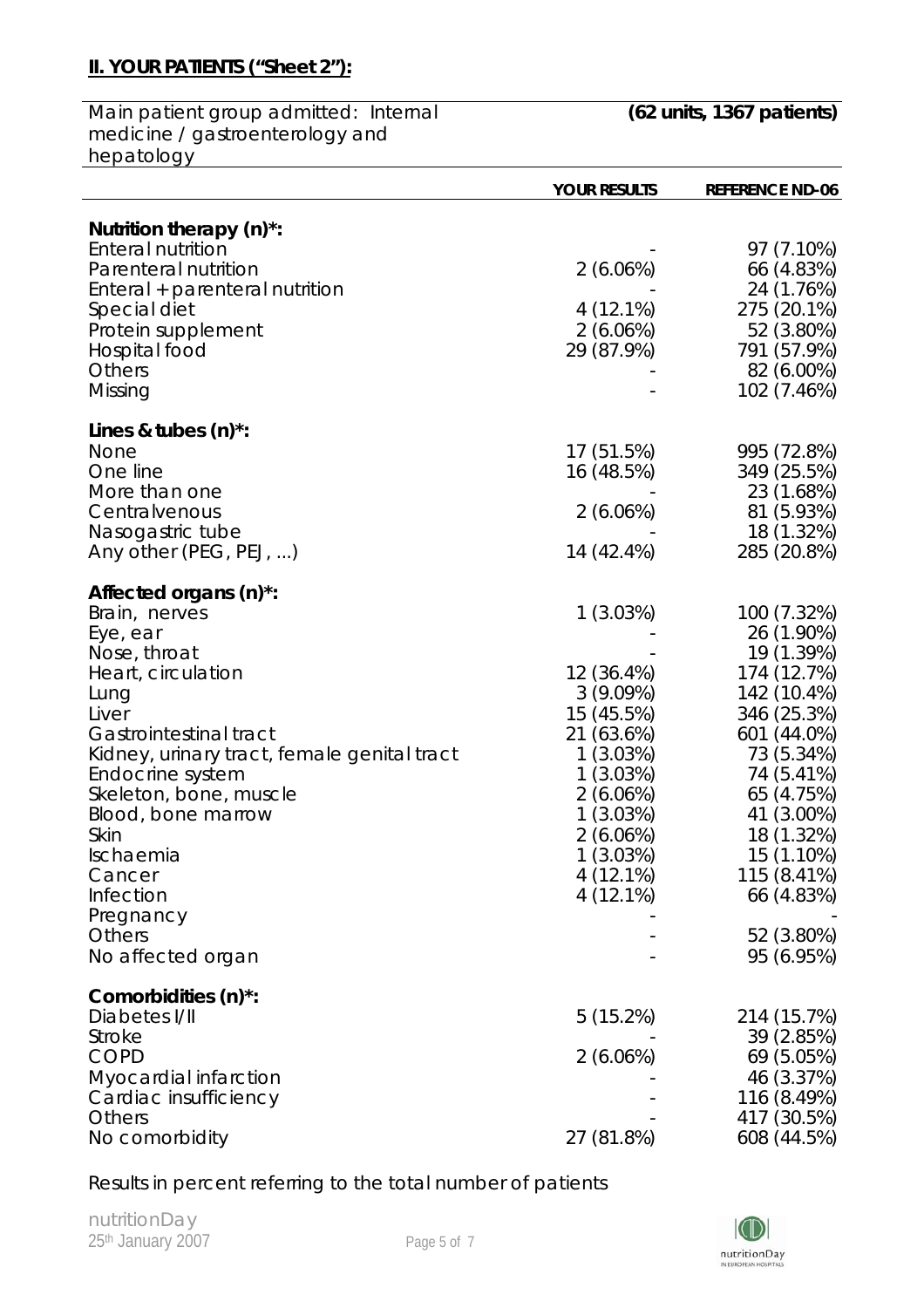# **III. YOUR PATIENTS ("Sheet 3a"):**

| Main patient group admitted: Internal      | $(62 \text{ units}, 1367 \text{ patients})$ |                        |
|--------------------------------------------|---------------------------------------------|------------------------|
| medicine / gastroenterology and            |                                             |                        |
| hepatology                                 |                                             |                        |
|                                            | <b>YOUR RESULTS</b>                         | <b>REFERENCE ND-06</b> |
|                                            |                                             |                        |
| Weight loss within the last 3 months (n):  |                                             |                        |
| Total of patients answering                | 23 (100%)                                   | 1180 (92.8%)           |
| Yes                                        | 12 (52.2%)                                  | 597 (47.0%)            |
| <b>No</b>                                  | 10 (43.5%)                                  | 407 (32.0%)            |
| No, I've gained weight                     | 1(4.35%)                                    | 93 (7.32%)             |
| I don't know                               |                                             | 83 (6.53%)             |
| Category of weight decrease (n):           |                                             |                        |
| Patients reporting weight loss             | 12 (52.2%)                                  | 597 (47.0%)            |
| $0-4$ kg                                   | 4(17.4%)                                    | 244 (19.2%)            |
| 5-8 kg                                     | 1(4.35%)                                    | 146 (11.5%)            |
| $> 8$ kg                                   | 7(30.4%)                                    | 171 (13.5%)            |
| Not sure                                   |                                             | 28 (2.20%)             |
| Missing                                    |                                             | 8(0.63%)               |
| "How well have you eaten during the last   |                                             |                        |
| week? $"$ (n):                             |                                             |                        |
| Normal                                     | $7(30.4\%)$                                 | 480 (37.8%)            |
| A bit less than normal                     | 5(21.7%)                                    | 249 (19.6%)            |
| Less than half of normal                   | $6(26.1\%)$                                 | 201 (15.8%)            |
| Less than a quarter to nearly nothing      | 5(21.7%)                                    | 201 (15.8%)            |
| Missing                                    |                                             | 140 (11.0%)            |
|                                            |                                             |                        |
| "I ate less because"(n)*:                  |                                             |                        |
| Total of patients answering                | 16 (69.6%)                                  | 647 (50.9%)            |
| Loss of appetite                           | 5(21.7%)                                    | 333 (26.2%)            |
| Problems with swallowing, mastication      | 4 (17.4%)                                   | 52 (4.09%)             |
| Nausea                                     | 2(8.70%)                                    | 118 (9.28%)            |
| Other reasons                              | 8 (34.8%)                                   | 265 (20.8%)            |
|                                            |                                             |                        |
| "Can you walk without assistance?"(n):     |                                             |                        |
| Yes                                        | 19 (82.6%)                                  | 848 (66.7%)            |
| No, only with assistance                   | $3(13.0\%)$                                 | 183 (14.4%)            |
| No, I stay in bed                          | 1(4.35%)                                    | 122 (9.60%)            |
| Missing                                    |                                             | 118 (9.28%)            |
| "Did you need help to complete the         |                                             |                        |
| questionnaire?"(according to patient) (n): |                                             |                        |
| Yes                                        | 23 (100%)                                   | 558 (43.9%)            |
|                                            |                                             |                        |

Results in percent referring to the total number of patients answering